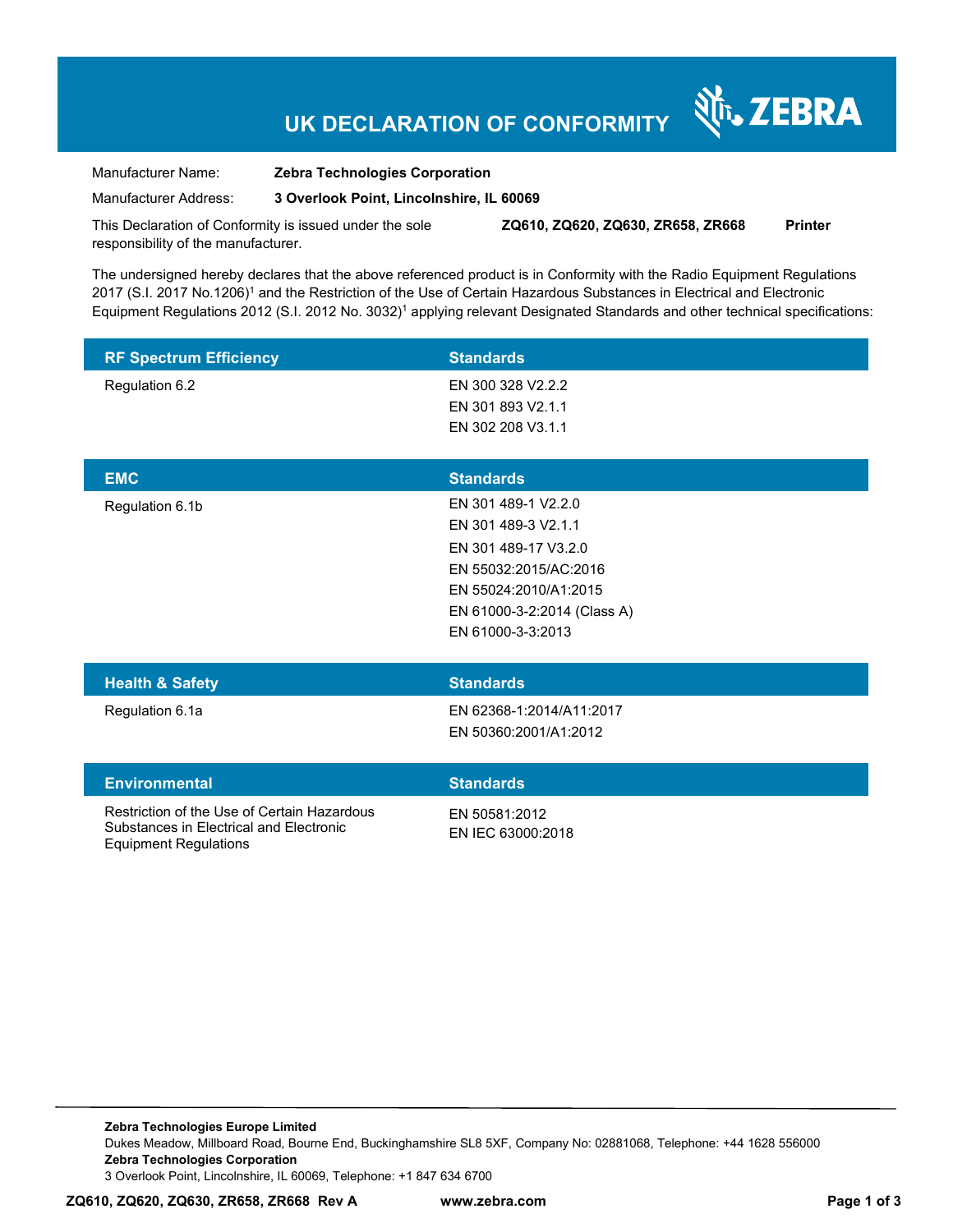## **UK DECLARATION OF CONFORMITY**



With regard to the Radio Equipment Regulations 2017 (S.I. 2017 No.1206)<sup>1</sup>, the conformity assessment procedure referred to in regulation 41(4)(a) and detailed in Schedule 2 has been followed.

 $^{\rm 1}$  As amended by applicable EU withdrawal legislation implemented at the time of issuing this declaration

**Signed on behalf of Zebra Technologies Corporation** 

y Cadi

*(Authorized Corporate Signature)* Jay Cadiz Rev: A Manager, Compliance Engineering Place: Lincolnshire, USA